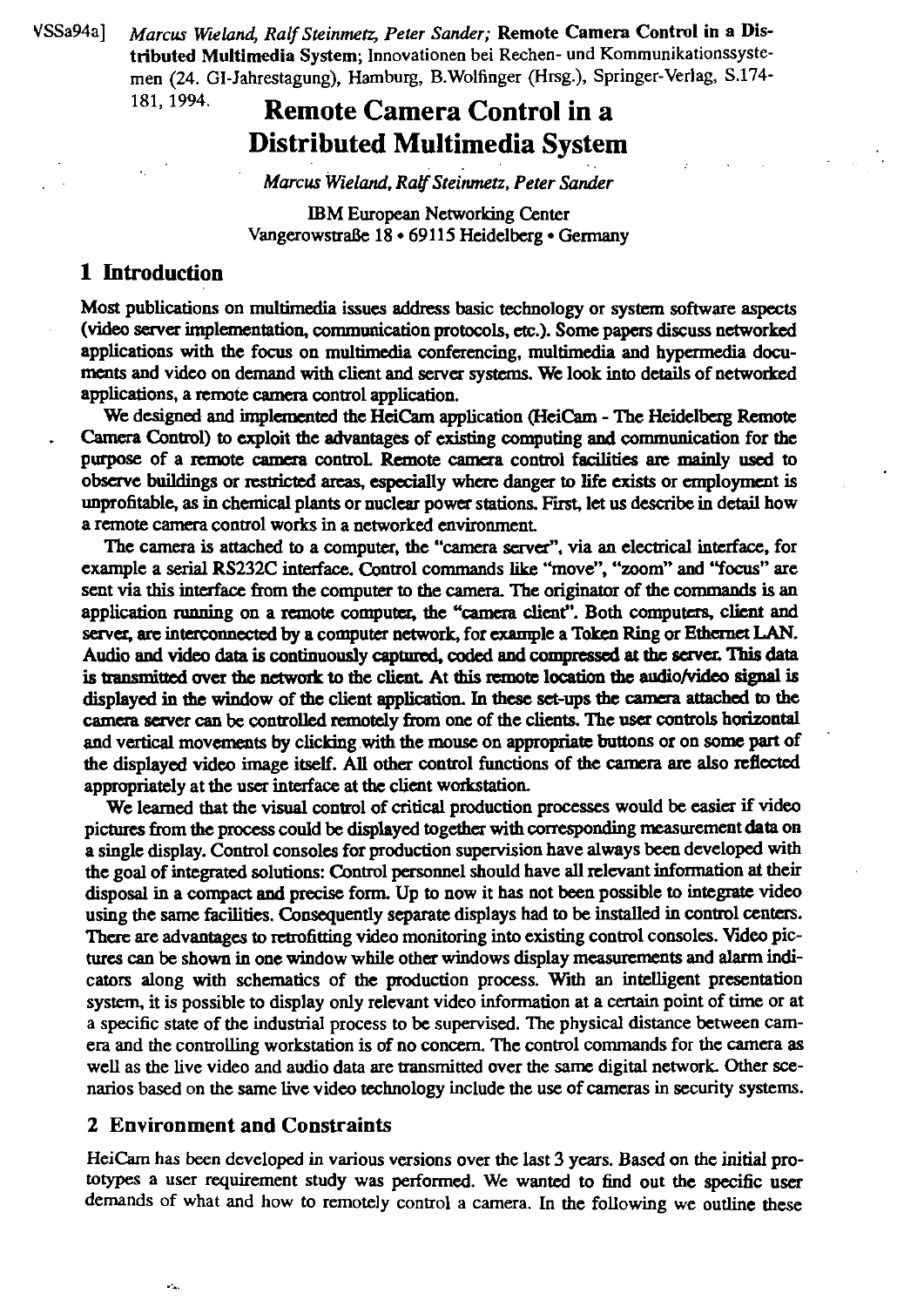issues and describe how they are reflected in HeiCam. We have developed HeiCam on PS/2 with OS/2 [4,3] and on *RS*/6000 with AIX [9].

# Network Environment

A **main** motivation for the **use** of this application is the desired reduction of expenses in association with the installation of any distributed remote camera control. Existing infrastructure, namely computer networks and the attached workstations should be used. It should be avoided to invcst in **dedicated** equipment such **as** analog cabling for the transmission of video signais.

During the last **years.** there **is** a discernible trend from stand-aione workstations and **PCS** to networked systems. A networked environment offers the opportunity to share expensive peripheral devices such as laser printers, scanners and in principle also audiovisual equipment like cameras. The other principal usage is the exchange of data. Conventional LANs provide fast bulk data transfer in a fair mode without real-time demands. To a certain extent these networks can also function as "shared medium" for the exchange of audio/video data.

In such an environment a workstation can act as client and/or server. HeiCam incorporates this client/server paradigm: Several servers and several clients are attached to the same network. The server provides video data to the clients using multicast facilities of the communication **protocoIs** Any client **is** able **to** control **evay** camaa **attachcd to** any ma Servcrs have to be equipped with special video hardware for framegrabbing, digitizing and compressing the desired video signal. Depending on the employed compression scheme the client might also be equipped with hardware to speed-up the decompression and display process. this client/server paradigm: Several servers and several clients are attached<br>work. The server provides video data to the clients using multicast facilities of<br>tion protocols. Any client is able to control every camera att



*Figure I: Network Environment* 

Figure 1 shows a typical scenario of the HeiCam application and symbolizes the network environment: **Servcr** A and Server B feed their video data into the network. The clients **can** choose which video streams they want to attach to. Client 1 "consumes" the "video stream A" and controis the respective carnera with the "control data flow **1".** Client 2 **displays** the video data of stream B and sends the control data flow 2. The HeiCam application at client 3 can display either video stream.

# Independence of a Specik Audio and Video Format

 $\mathbf{c}$ 

As outlined in [7,8] there already exist many compression techniques. The most important compression techniques are JPEG, H.261, MPEG and proprietary developments like DVI, Intel's Indeo, Microsoft's Video for Wmdows, IBM's Ultimotion, Apple's QuickTime or DigiCipher **ii** developed by Generai Instruments Corp. and AT&T. This large number of compression schemes and their ongoing developments demands for adaptability to various formats and implementations. The use of a seperate AV subsystem allows the integration of further compression techniques and capture/display hardware adapters outside the scope of the Hei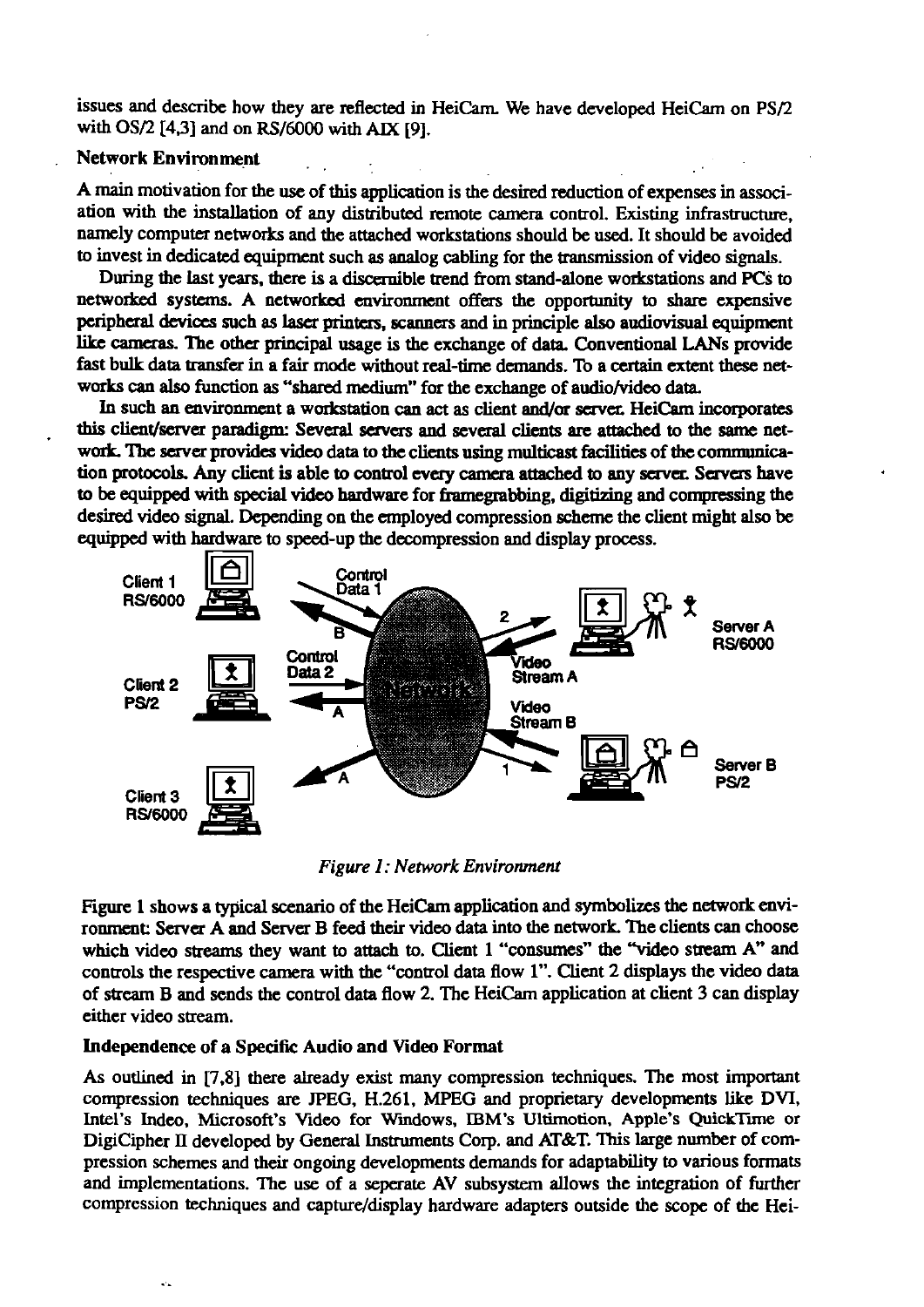Cam application. Therefore the HeiCam application is independent of any specific audio and video format

# **Independence of a Specific Camera Type <b>Independence** of a Specific Camera **Type**

Similar to the various formats of audio and video data and their integration into the audio/video subsystem, a closer look to the diverse camera hardware control interfaces is required.

The architecture of a distributed remote camera control should support a large amount of video cameras. These cameras differ considerably with **respect to** their intended **use** (for example monitoring or teleconferencing). We encounter considerable differences in the hardware interfaces for cach rcmote camera control. HeiCam must aiiow for the integration of **this** sct of heterogeneous hardware resources. Hence in analogy to well-known operating system components we introduce a novel interface software between control functions and the actual camera hardware: the **"camera** driver". A sct of drivers for different cameras provides the **indepen**dence of a specific camera **type.** 

# **Functional Blocks**

A **stnichired** design of the remote camaa control application **nsults** in the separation of the software into the following functional blocks.

- User interface (text and graphics oriented)
- Networked control functions for the camera control (including a camera driver at the server site) with the 'HeiCam Control Rotocol" **(HCP)**
- A networked audio/video subsystem with the "Source and Sink Control Protocol" (SSCP)



*Figure 2: Data Stream and Control Stream Flows* 

The user interface enables the user to interact with the HeiCam application. It must provide a clear view of the available functions for the control of the camera which must **be** easy **to** use and easy **to** remember. The control functions module performs the commands issued by the user via the user interface. At the server site it processes the communication with the camera driver. Protocols for the communication between client and scrver and the communication between **server** software and **the** separated audiolvideo (AV) subsystem are needed. Therefore,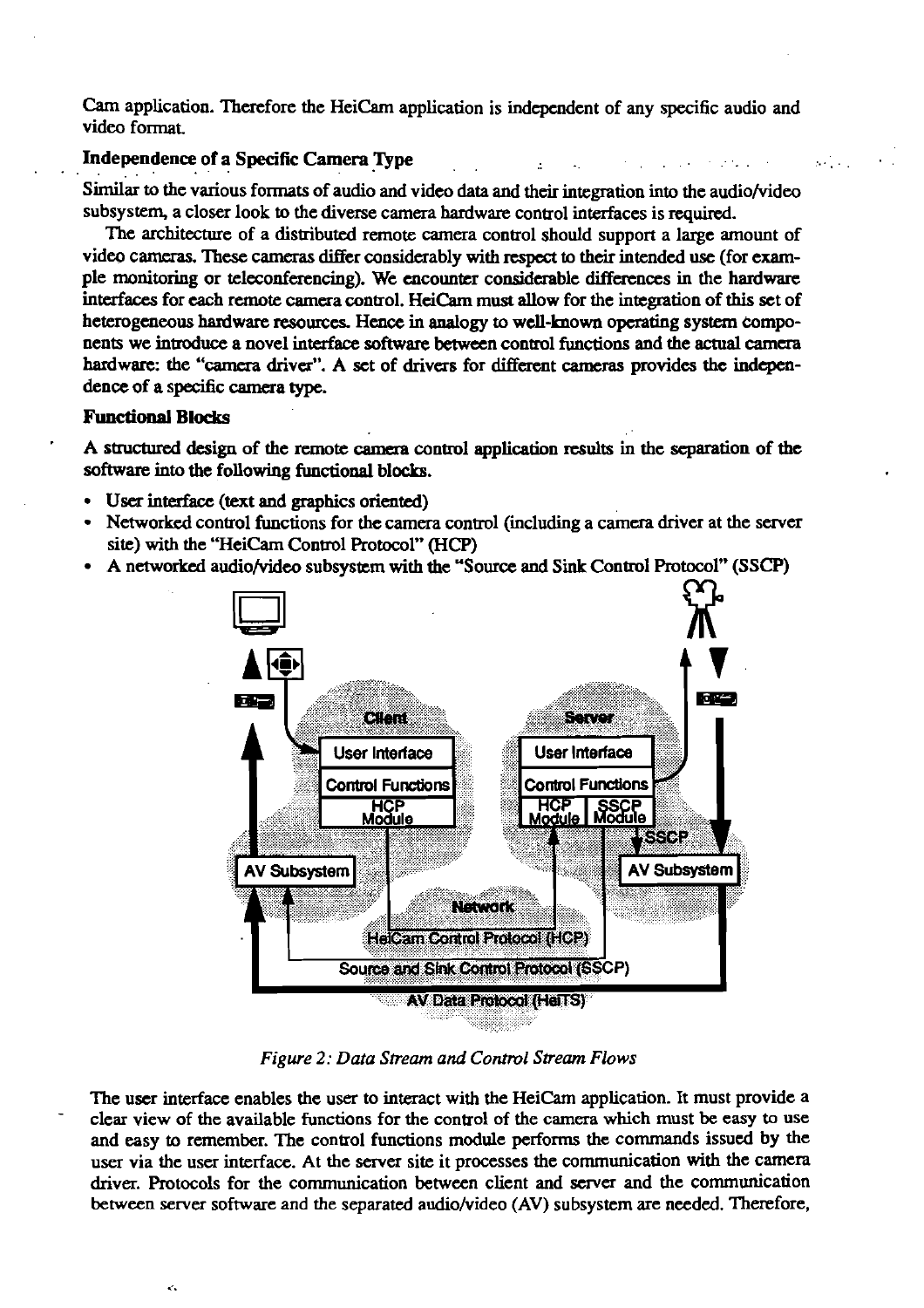interface modules to these protocols are required. The audio/video subsystem controls and rnanages the distribution of the audio **and** video data from a server to the several clients. It is developed separately, interfaced by HeiCam and entirely encapsulated. Note that also in our version with an object-oriented design and implementation we encounter the same functional partitioning as part of the class hierarchy [3].

# Video Stream **and** Contml Pmtoeois

As mentioned in the description of the functional blocks above, two control protocols are needed **to** negotiate and establish the **actual** video data **transfer,** and to control the remote **cam**era itself. These protocols exist in addition to the protocol for the transmission of the video images. The protocols and the video stream are all transmitted over the digital network, how**cver** they have different requirements:

The transmission of audio and video data has to fulfil real-time requirements and must obey strict time constraints. A management of the involved resources, e.g., network bandwidth, CPU time **and** buffer **space, has to** be done. Therefore, a Special **transport** systun for audio and video data is needed. The Heidelberg Transport System (HeiTS) [2] processes the transmission of the AV data and ensures the needed resource management. In principle any other multime**dia transport** system **can** also be **uscd as** long **as** it interworks withthe available **AV** subsystau

The communication between the server and the AV subsystems of server and client requires a protocol to cause the AV subsystem to start or stop an audio/video transmission between server and client. This protocol is not strictly time-bound and it should provide for the selection of different video data rates, constant and variable bit rates as delivered by the respective compression schemes. It is known as SSCP, the Source and Sink Control Protocol [1].

The stream of **camcra** control data is not strictiy time-bound. but **it** should be rdiable. **This**  control mtocol **is ded** HCP (HciCam Control Rotocol) **and is** bascd on **RPC. Thc usc of**  traditional protocols, such as TCP/IP, as transport layer protocols of the RPC are suitable for the transport of the control commands and simplifies the exchange of these commands in heterogeneous environmcnts.

# **3 Specific User Requirements**

Bcsides the consideration of the above **elaborated** appiication environment and the introduction **to** the basic functional blocks. the most crucial factor of **success** in any multimedia application is a clear understanding of the specific user requirements.

Any user interacting with a remote control application is not only interested in having as many features and functions as possible; she/he demands for a fast response time to any given cornrnand and it should be very easy **to usc** for a **casual as weil** as a professional **user.** AU these major points are the primary factor for the success or failure of **HeiCam** AU **architectm aad**  implementation issues must support and enable these user requirements.

# Control Operations

In the design phase of a remote camera control, the question arises which control operations shouid be available for the user and how they **are** called. Fist of all, the user expects an **inhii**tive way of handling the remote camera: Selecting and changing the shot the camera offers. The user needs, for **bettet** acceptance. hands-on movements and focus and other operations of the camera, as he wouid hold a camera right in **his** hands.

The HeiCam user interface offers therefore a set of functions a user will expect. There are

- $\bullet$  Move (left, right, up, down), zoom and focus
- Video captute (with facilities **to** rccord and playback videos at the local machine as weii as at a remote server. This can be used **if** a **security** guard or supervisor is recognizing an unauthorized access to a restricted area and the video is serving as evidence.)
- Defined camera positions (storage and retrieval of several camera positions in order to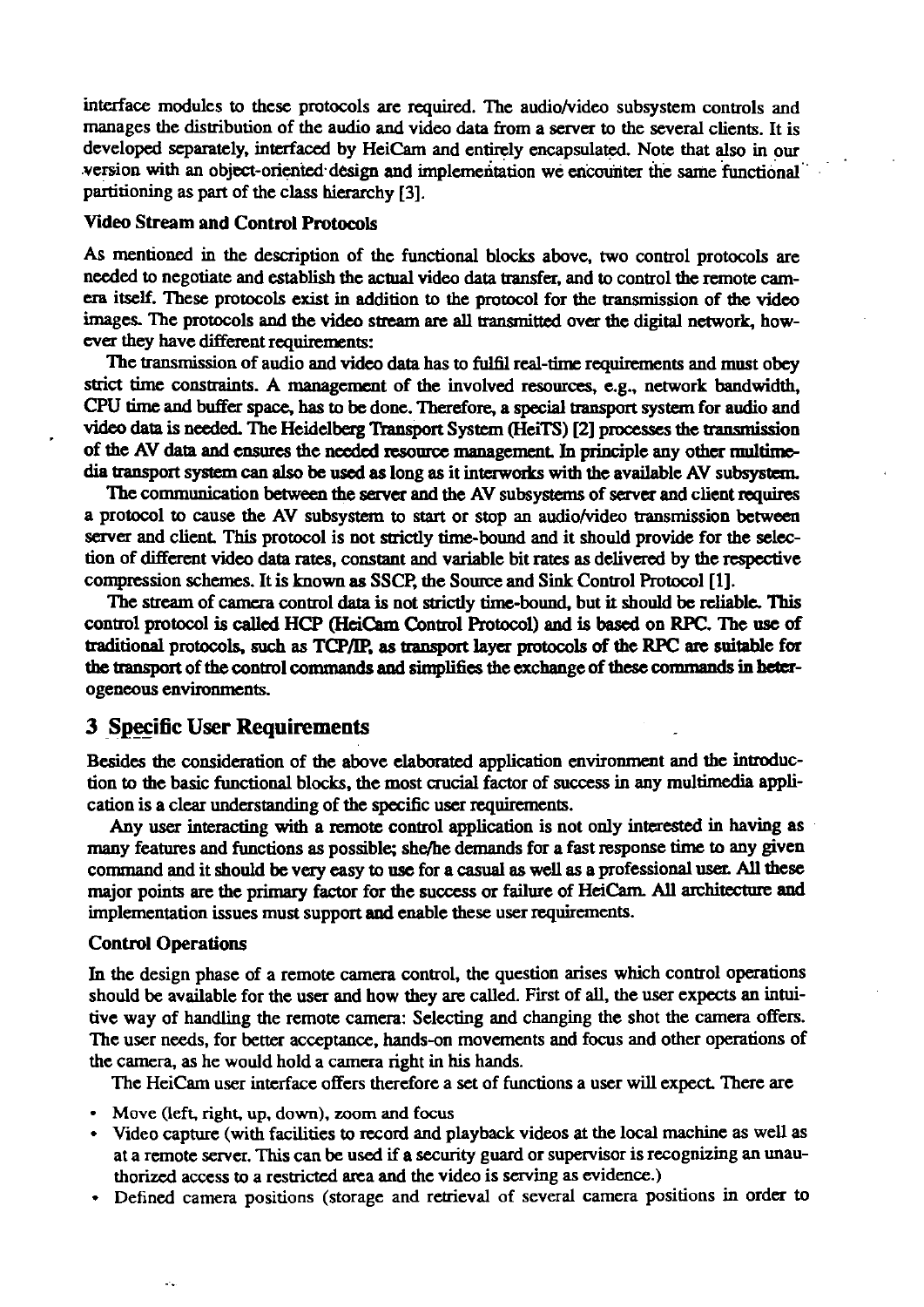access predefined camera positions rapidly. These positions are defined by the spatiai position of the camera and the corresponding zoom and focus values.)

 $\mathcal{L}_{\text{max}}$  , and  $\mathcal{L}_{\text{max}}$ 

Adjustments for image quality (like contrasf colors, **brilliancy,** etc.)

# **Access Control**

The acceptance of any video camera in a remote environment highly depends on the whole access control support including authorization. The system architecture should support a variety of possibilities **as** enumerated in this section.

Wlth respect **to** the available capabilities, the access **to** a remote camera conkoi can be allowed for all operations, for a subset of operations, for no control operations of the camera but display of video **data** or for no opaation **at eil.** 

With respect to the users, machines and applications, the access to a remote camera control can be allowed **to** a petson or **to** a gcoup of peopk. **to** certain appiications or **to** cornputcas **or**  gcoups of cornpute~s **(ie.** for anybody wodring **in** on **machines** owned by a department).

If several people/applications/computers are authorized simultaneously, the access to the camera has to be synchronized. Just imagine a soccer game transmission where each spectator can control the same camera. Therefore, the possibility to control the camera has to be granted exclusively to a person/application/computer at one point of time.

# **User Interface**

Many multimedia applications in the domain of conferencing are technology driven. Hence the user **interface has** not the highest priority. We **see** this from a different paspectivc. **and are**  experienced that the users **an most** aiticai wncemiag **this issue:** The **suaxss or** failure of an application like HeiCam heavily depends on the acceptance of the user interface by the user.

The user sitting in front of this computer wants to change the position of the camera in order **to get** another view. **'Iherefore. he** issues control comrnands **to.** for **exampie. move,** *zoom.* **and**  focus the camera. He interacts with the application through the user interface of the camera control appiication 'Ihe goals of the design of such a **uscr inictface are to** provide **ease** of **use**  for 6rst-time **users.** an **easy to mnember** mechanism for **casual users,** and a fast and effedve operation technique for frequent users. To some extent these goals are contradictory and difficult to implement. We approached this crucial issue by providing a button/menu based window **interface as** weil **as thc** novcl "active **video** window" approach (as outlined in the next scction).

In the novel approach the movement comprising "up", "down", "right", "left" i.e. rotations with respect to two right-angled axes of the camera are controlled by immediate interaction with the moving image [5].

#### **Fast Response Time**

Another requirement following the interaction between user and user interface of the multimedia System is the aiready mentioned real-iime **and** a short response time.

The purpose of a remote camera control system in a multimedia environment **has** the **possi**bility of controlling the "live action". It is especially the interaction between user and system that ensures a high acceptance of the overall system. This way, the user gets an immediate response of his operation shortly selected before and a precise adjustment of the camera. i.e. for focus operations. A muitimedia System that is unable **to** meet these assumptions implies unwanted delays and a long response time.

# **4 Implementation Aspects**

ч'n.

To separate the application into functional blocks, a special block of the control functions was built. The control functions are the logical part of the performance of control commands given by the **User** on both sites, client and Server. Because of the independence of a specific camera hardware the control functions are divided into device independent control, the logical part of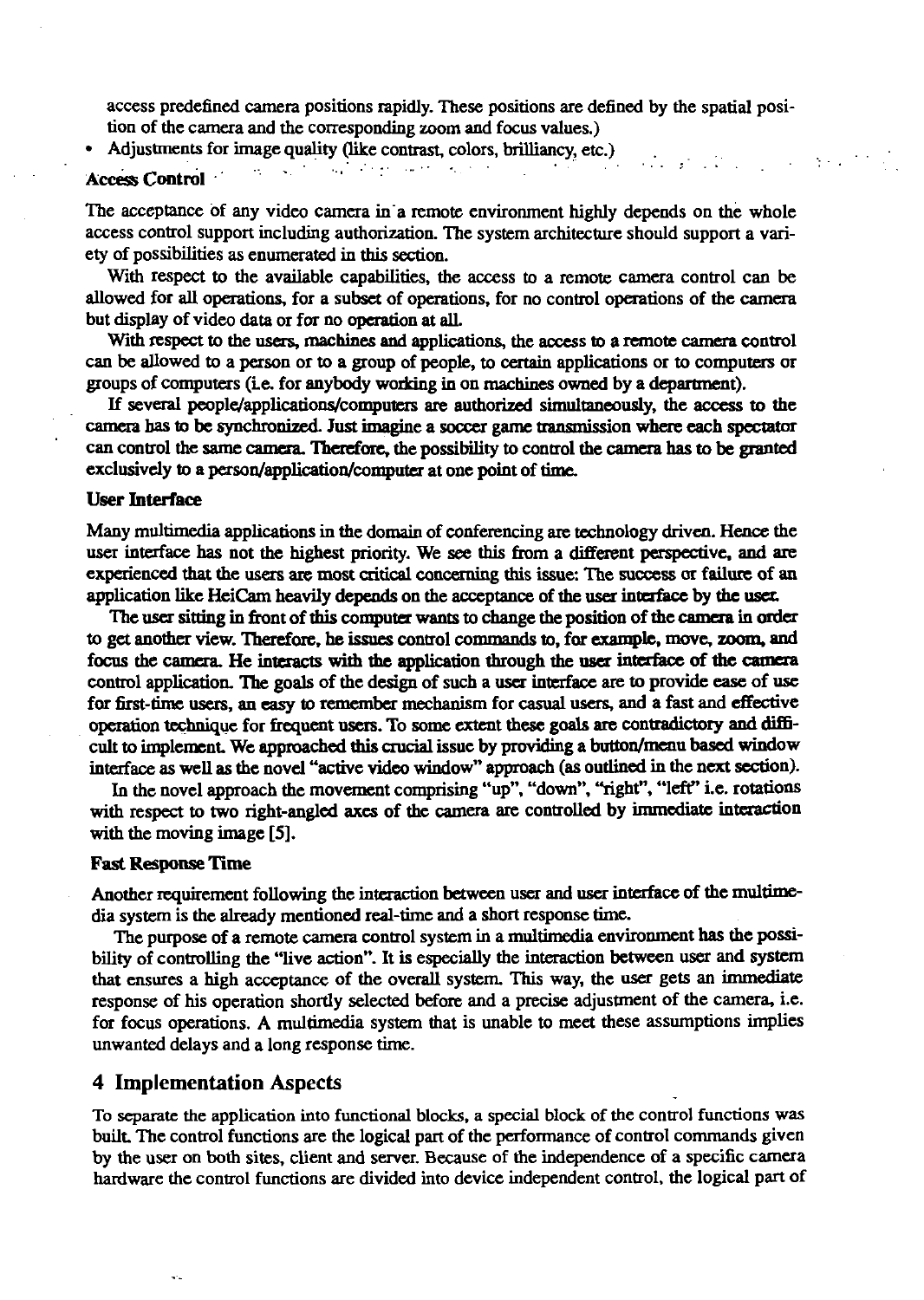the control functions, and a device dependent control. Both parts are connected with a clearly defined programming interface. The part of the device dependent control is called the camera driver and performs the transmission of control codes to the camera hardware.

**.This** existing **architecture anti** implementation of a remote carnera control fulfils aii the requirements mentioned above. This realization of the requirements is described in this section as weil **as** the used cornmunication protocols. This section shows how HeiCam works and lightens the most criticai aspects.

# Camera Movements

The **camcra** movements contain ail functions for horizontal **and** vertical move. Zoom and focus of the **camera** and its lens. These movements **can** be combined because of a sirnilar performance of their commands. The HeiCam Control Protocol (HCP) was designed and implemented for the transmission of the control commands from client to server.

There are two possibilities to formulate a control command for a camera movement: A relative command or an absolute command. A relative command is a control command like "Move camera 180 degrees left with speed 3". "Move camera with speed level 3 towards the position of **180 degms" is aa** absolute coinmand. **The** coupling of direction **and spced** level to one control command "Move left with speed 3" groups logically related issues together, and it alleviates the communication paths from the transmission of at least one additional message. Using such a command requires to give a command to stop the camera at the desired object.

in general **the** motor of the **camaa hardware** possess not only **thc** state **"On" ar "OE".** it allows the division of a movement into various speed levels. Because of the inertia of the motors at the alteration of the speed level, we often experienced a certain problem: A sudden acceleration to the highest speed level in a very short period of time can cause a damage of the **camera** wtors **or** demand **at** least a raadjustment **of the** moto~~. **Tbis** must be **prcventtd** The introduction of ramps for acceleration and to brake down a camera movement solves this prob-**Lcm This** actclcraton in **tnc step by stcp mode** avoids the damage **of** the motors.

# **Storage of Positions**

**Thc** storage of positions **is** very specific to **the used camera type.** Some carneras ailow **to** *store*  positions by their special control hardware, others return values of their current camera positions and consequentiy **facilitate** a Storage by software. Hence the handling of **stored** positions **is** also the duty of the camera driver.

The storage of a position **means** to save the values of **thc** current **camcra** position **as** weil as vaiues of the **actual** adjustment of the kns (zoom and focus). in order to address different already **stored** positions we introduced position identiiias, ie **names** and numbers.

The management of these positions and the respective position names is performed by the camera driver at the server site. If a client wants to move to a desired position, then client transmits the accompanying control command and the position identifier via HCP to the server. The server tells the camera driver to perform the movement to the named position. Depending on the camaa **type** and the used Storage technique the camem driver determines the requires values for positioning and adjustrnent of **thc** lens. These values and the identifiers of the positions are kept internally at the server in a position table and stored in file for availibility at any restart of the server.

# The HeiCam Control Protocol (HCP)

The HeiCam Control Rotocol is the protocol for the transmission of the control commands from the client to the server. Even though this protocol is not strictly time-bound the amount of transmitted data should be as littlc **as** possible. Therefore. aii commands are executed at the server using ramps **to** accelerate and slow down.

HCP uses the Remote Procedure Call (RPC) which is suited for the development of client/ Server applications. The RPC is able to use UDP or TCP as lower layers of **its** own protocol. It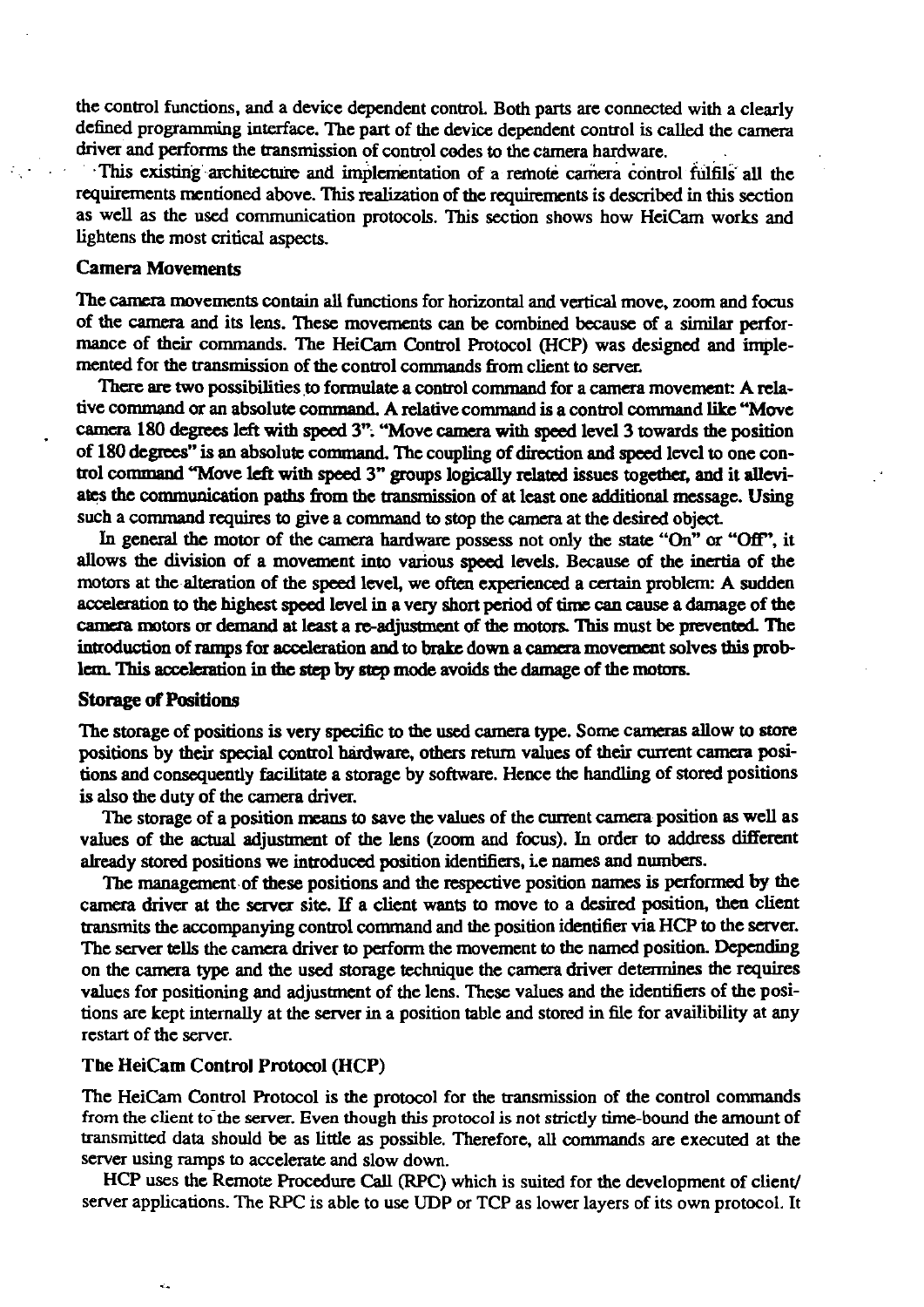is important to the HeiCam application that any command given by the user is executed exactly once. The reliability of **TCP** guarantees the fulfiüment of this rnajor requirernent. The use of these standard protocols straight forward and simplified the development of the HCP. At the transmission of a command via HCP a data stnicture is sent which contains ali informations needed for the execution of the desired control command.

# **The Audio/Video Subsystem**

The delivery of the audio and video data from the camera server to the connected clients is the duty of a separate audio/video subsystem. This separation of client/server program and AV subsystem aliows the reuse of aiready developed **software** modules and the independence of a specific audio and video format.

**The** BERKOM Muitimdia Coilaboration Service **(MMC)** supports joint working in a distributed environment. It allows usas to share appiications **and** to participate in audiovisual conferences from their workstation [1]. The Audio Visual Component (AVC) of the BERKOM project is inteafaccd by the HeiCam application. The AVC **is** based on HeiTS and establishes audio and video connections between servers and clients. There is one AVC on each server or ciient machine.

The Heidelberg Transport System (HeiTS) provides the ability to exchange streams of continuous-media data with quaiity of service (QoS) **guarantees** - where appiications **can specify**  the requirements they have for the transport service. To provide these QoS guarantees, the protocols of HeiTS are embedded into an environment which provides real-time techniques and resource management. HeiTS transfers continuous-media data streams from one origin to one or multiple targets via multicast. HeiTS nodes negotiate QoS values by exchanging flow specifications to determine the resources required - delay, jitter, throughput and reliability. Therefore, the cooperation of HeiTS and the AVC as a separate audio/video subsystem offers a powerful and already available facility for the transmission of multimedia data streams.

The AV subsystem has a clearly defined interface, the Source and Sink Control Protocol (SSCP). It can be used to establish transmissions of continuous-media data. This protocol controls how to open and to close connections by definition of endpoints.

At the HeiCam application the camera server works as central control for the distribution of the audio/video streams. That means that each client is able to request the transmission of the video images at the server indenpendent of the control of the camera.

# **Implementation of the User Interface**

 $\mathcal{L}_{\infty}$ 

The graphic-oriented user interface of the HeiCam client is the control panel of the remote camera control. The integration of all required functions and a clear arrangement of the control elements **ensures** easy handling and fast interaction with the appiication.

Buttons for each direction of horizontal and vertical movement and for zooming and focussing the camera are integrated into the control panel. A sliderbar for fixing the desired speed level of the movements is integrated as well. A click with the mouse on a button starts the movement in concerning direction. A further click stops the started movement. The click on the stop button executes the halt of all camera movements. Using the sliderbar to change the speed level during a moving operation is possible as well. Stored positions can be added, renamed and deleted with buttons. A listbox gives a summary of all current stored positions. Using the mouse by clicking into the iistbox executes the movement of the camera to the desired position.

Besides the traditional user interface with buttons for each direction of horizontal and vertical movement and for zooming and focussing, our novel approach [5] means to a remote camera by cticking in the window where the video of the camera **is** displayed. The direct interaction on the video window follows human intuition: We expenenced this to **be** most effective and easy to use. This approach contains two variants for controlling the camera by clicking with the mouse: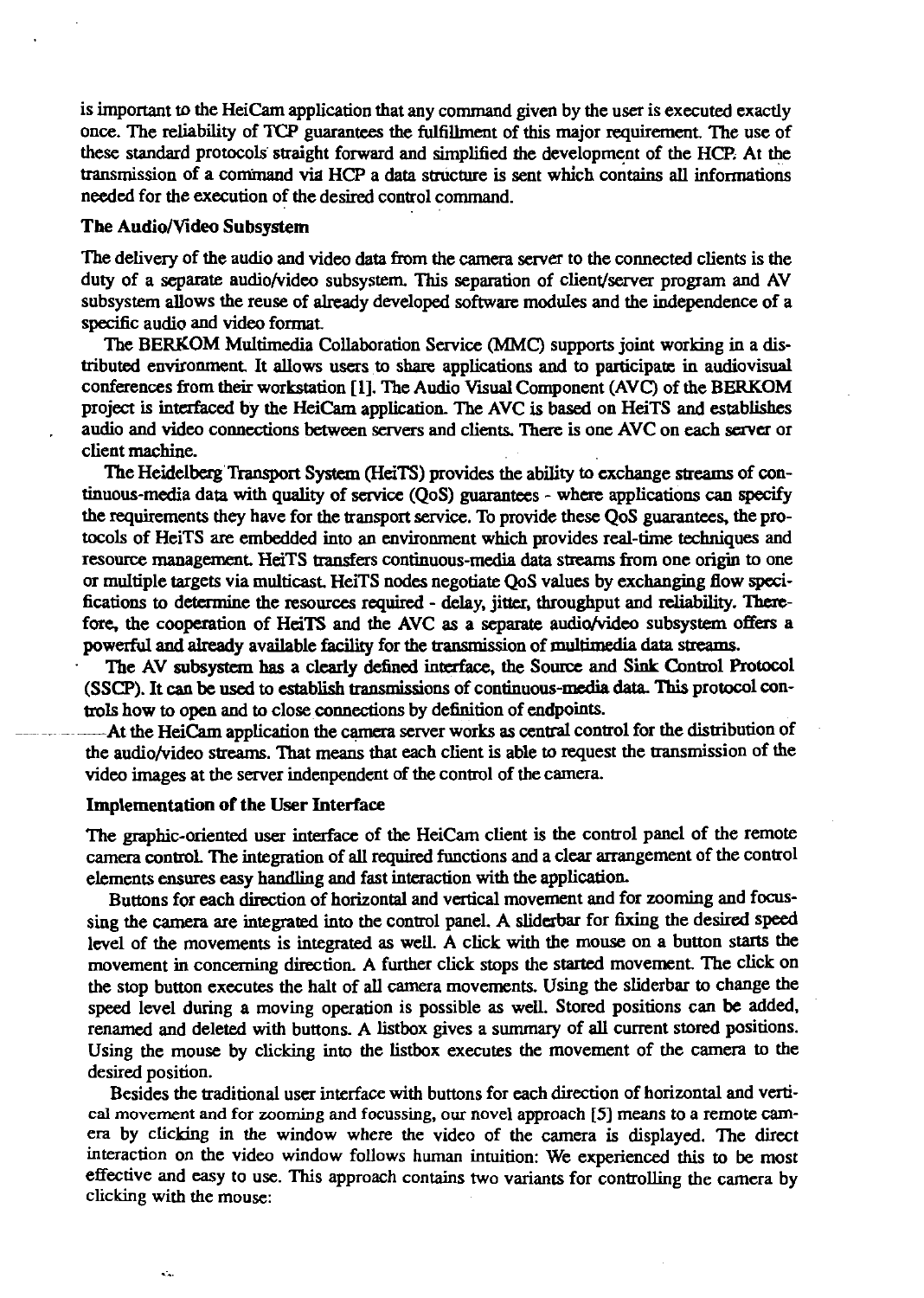- $\bullet$ The user issues a double click at an object in the video window. Subsequently the camera is rnoved to a position, **where this** object results to **be** in the center of the video window.
- The user issues a single click at one side or at a corner of the video window. The nearer the click occurred at the border of the window, the higher is the **speed** level of the rnovement Le. a click in the upper nght corner of the window causes the camera rnovernents "left" and "up", a click nearby the center of the window causes a slowly move.

# **5 Experiences and Outlook**

Since the start of the HeiCam project and its development in 1991 different HeiCam versions on two piatforms wae implemented. They **were** shown at many exhibitions mund Ewope including Cebit '92 at Hanover, Germany and the Security '93 at Utrecht, Netherlands, The field of the security and surveillance industry is changing more and more towards digital processing. Therefore, the HeiCam application finds more and more interest.

**A script language** allows to record and to piayback sequences of previously issued control commands. The supervisor is able to concentrate on the monitoring only. In order to record a sequence the controller has to start the recording and to issue all commands as usual. All control commands and the time between two commands is kept in a editable file. A script command to restart the programmed macro file also provides the playback of an endless sequence.

The combination of a **digital** remote camera control with a **set of sensors.** such **as** photoektcic **beams** or rnotion **detectors,** extends the autornation of indusmal rnonitoring Systems. **if**  an event **occurred** and **is** caught by the Sensors. the camera would rnove **directly** to the scene and the video image is automatically shown at the controller's monitor and recorded to a file.

The **detection of motion** can be done by analyses of a digital video. Video compression kcbniques using **intmhmc** coding aüow **the** deteciion of motions **by** an analysis of **thc** sizc of thesc delta frames A sophisticate analysis of a live video may also be done to control a **camem**  by tracing a desired moving object.

HeiCam comprises the remote camera control and interfaces the transmission of live video. It includes **thc** possibiity to store **and** retrieve **thc** video **images** in a simple way. **The** development on different platforms, the simple integration into existing applications and the sophisticated user interface opens a wide market and the access to a large number of PS/2s and workstations.

# **References**

 $\mathcal{L}_\mathbf{a}$ 

- [1] Altenhofen, Dittrich, Hammerschmidt, Käppner, Kruschel, Kückes, Steinig: The BERKOM Multimedia Col**loborafion Service; 1st ACM inieanaiimal** Confereoce **an Multimedia. Anaheim. Ca, June 1993.**
- 12] Hehmann, Herrtwich, Schulz, Schütt, Steinmetz: *Implementing HeiTS Architecture and Implementation* Strategy of the Heidelberg High-Speed Transport System; in 'Lecture Notes in Computer Science 614'. Springer-Verlag, Heidelberg. Germany 1992.
- [3] Lier. Design and Implementation of a Remote Camera Control for a Distributed Multimedia System; diploma **thsis at tbe 'Fachhochschule Wiesbaden'. Ganmy.** Apd **1993.**
- [4] Sander: Design and Implementation of a Remote Camera Control based on a Multimedia Transport System; **diploma thesis at ihe Univasiiy of MaMheim. Germany, June 1992.**
- [5] Sander, Ralf Steinmetz: *Method and Apparatus for Controlling a Camera*; patent, International Application, according to the Patent Cooperation Treaty PCT/EP 93/02647
- **[6] Steinmeh: Multimedia-Technologie: Eimhrung und Grundlagen. Springer-Verlag. Heidelberg, Germany. September 1993.**
- [7] Steinmetz: Data compression in multimedia computing principles and techniques. Multimedia Systems, **V01 1 w.4: 166-172. Springer lntanational. Heidelkg. Gamany. Fehuary 1994**
- $[8]$  Steinmetz: Data compression in multimedia computing standards and systems, Multimedia Systems, vol.1 **m.5: 187-204, Springer lntemational. Heidelberg. Gtmiany. March 1994**
- **L91 Wiebnd: Design and Implementafion ofa Remofe Camera Coniml bared on a Multimedia i7mpot-f System diploma thesis at the 'Benifsaicademie StungaR'. Gamany. August 1993**